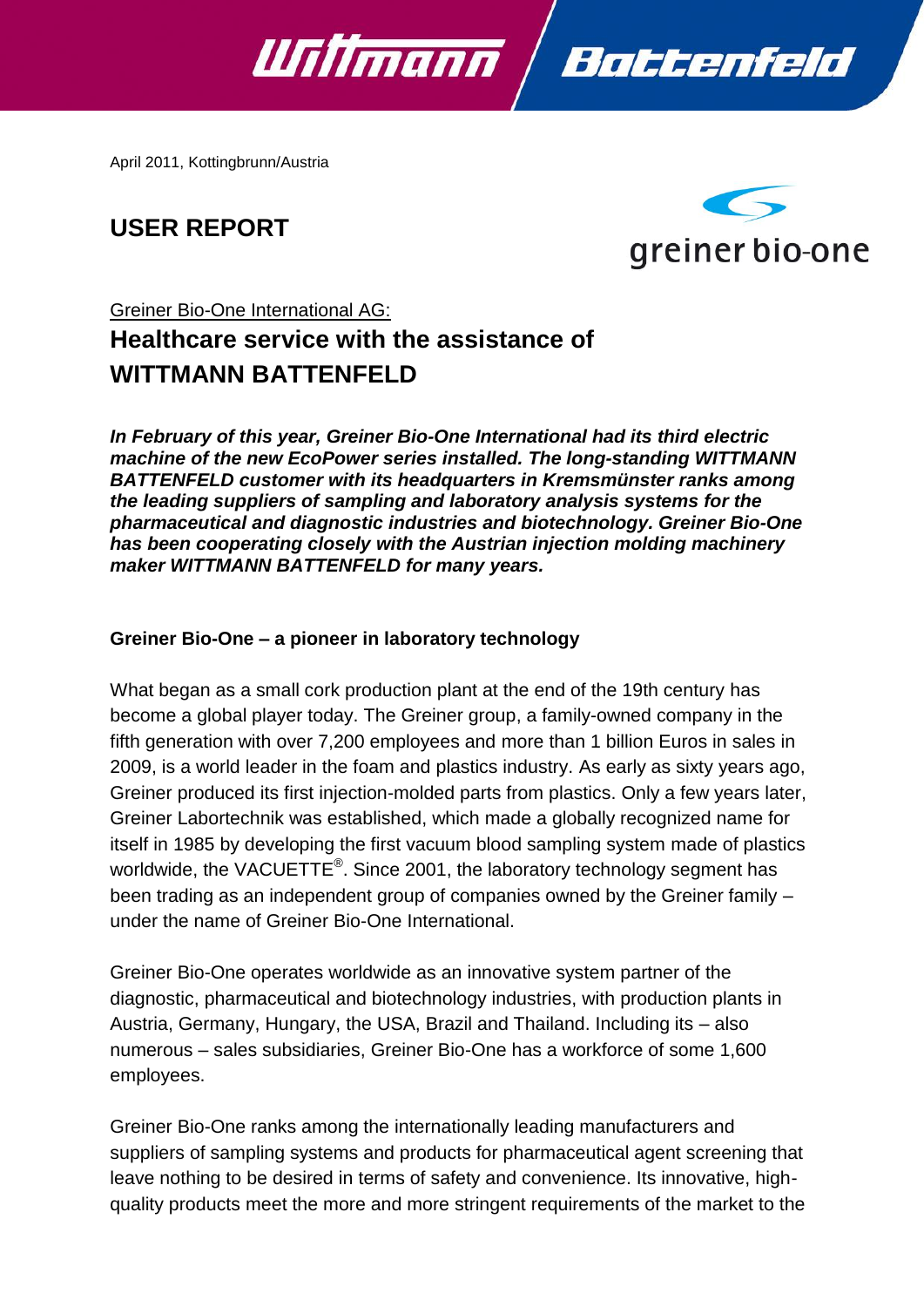fullest extent – a market that offers annual growth rates of 10%. Greiner Bio-One is currently the number two on the world market for blood sampling systems, and it has set itself the goal of becoming the market leader in Europe.

Battenfeld

Willmann

In Austria, Greiner Bio-One concentrates on the preanalytics segment, that is manufacturing products for taking and processing samples for analysis. Production takes place at the Kremsmünster headquarters, where the company has some 400 employees, and since the beginning of 2009 at the newly established facility in Rainbach (Upper Austria), whose workforce amounts to about 75 employees.

## **Greiner Bio-One relies on WITTMANN BATTENFELD**

More than 80 injection molding machines are installed at the two Austrian production plants. At the Kremsmünster facility alone, Greiner Bio-One currently produces about 5 billion injection-molded parts on more than 60 machines. Apart from a favorable price-performance ratio, the company's choice of injection molding machines is primarily determined by criteria such as high repeatability, reliability, long-term stability and documentation facilities. Due to the constantly rising costs for energy supply, there is also an increasing demand for all-electric machinery.

More than a third of all machines in operation come from WITTMANN BATTENFELD. In the course of last year alone, five new machines were delivered to Greiner Bio-One. The two companies can look back on many years of close cooperation. The first BATTENFELD injection molding machines were already up and running 25 years ago. Günther Pakanecz, Production Manager at Bio-One, emphasizes above all the problem-solving competence of WITTMANN BATTENFELD. One of the main arguments speaking for WITTMANN BATTENFELD is also its philosophy of offering machines and peripheral equipment all from a single source. And Greiner Bio-One has maintained business relations of an equally long standing with WITTMANN Kunststoffgeräte GmbH for its supplies of tempering equipment and robots for parts removal.

In March 2010, WITTMANN BATTENFELD installed the first machine of its new *EcoPowe*r series with 110 t clamping force at Greiner Bio-One; a second machine with 120 t clamping force has been delivered only a few months later. Last February, WITTMANN BATTENFELD could supply the third *EcoPower*, also with a clamping force of 120 t to Greiner Bio-One. The Production Manager, Günther Pakanecz, comments: "With the new *EcoPower,* WITTMANN BATTENFELD has once more fulfilled our stringent requirements, above all concerning process reliability, which is a really vital aspect for us. But also the high energy-efficiency, speed and cleanliness, as well as the modest space requirements of these machines correspond to our idea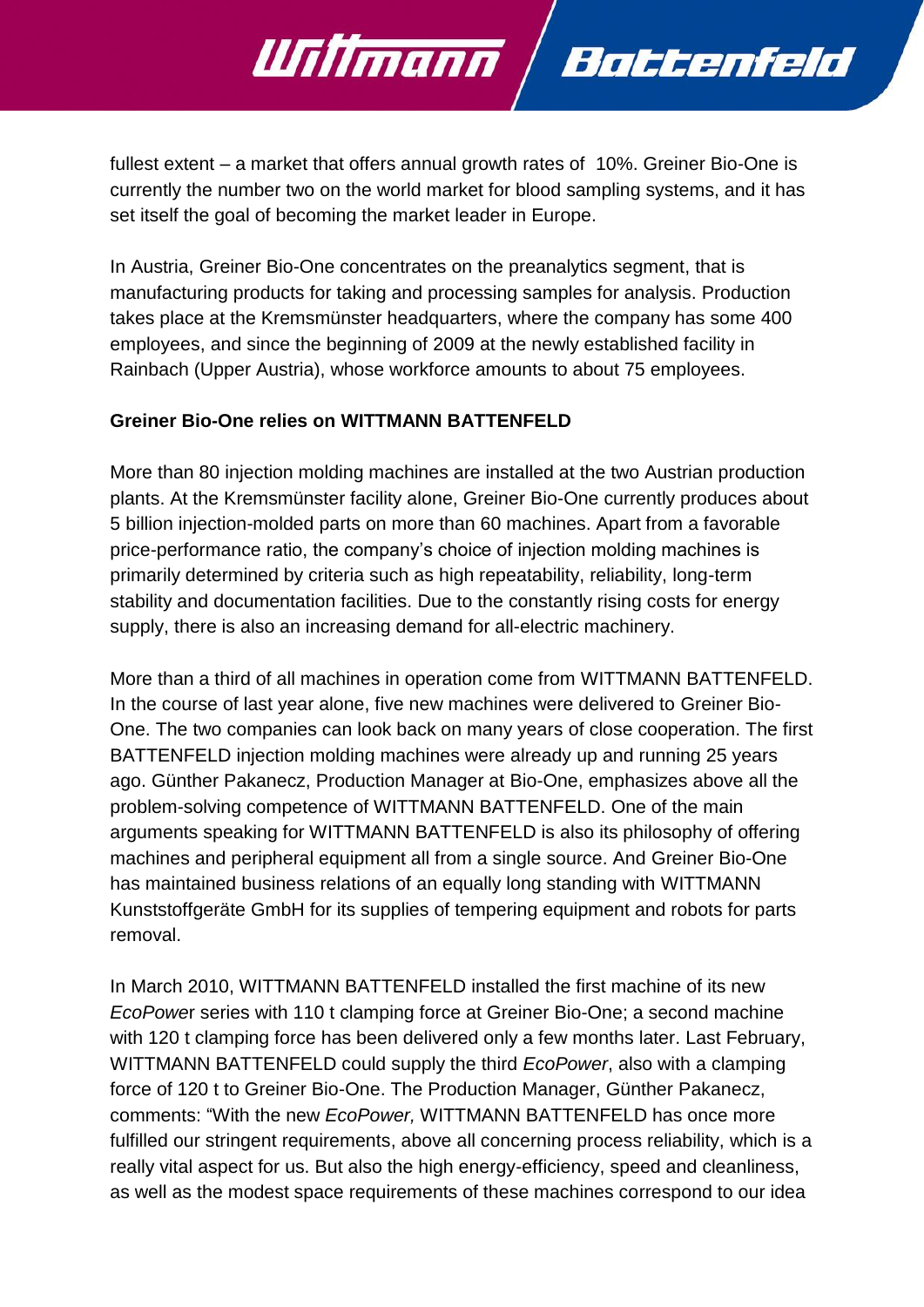

of innovative equipment. We are absolutely convinced of the high quality and precision of these machines. It was certainly not for nothing that we have relied on WITTMANN BATTENFELD for what are now 25 years."

### *EcoPower* **– energy-saving, clean and compact**

With the new, all-electric *EcoPower,* Greiner Bio-One has got an injection molding machine that combines efficiency with precision. It features a compact injection unit and a high-precision clamping unit with an extremely efficient direct drive. The waste heat, which is normally lost, and the braking energy of the drives, which is recovered by an elaborate system, are both utilized by *EcoPower* within the machine.

The injection unit is laid out for high injection speeds of up to 400 mm/s. Thanks to the direct drive via a circulating ball spindle, transmission loss is minimized, and exact regulation and repeatability of the dosing and injection process made possible, thus ensuring high process reliability. The efficient, high-precision toggle drive in the clamping unit stands out by its high dynamics, positioning accuracy and energy efficiency.

Its user- and service-friendly design is another advantage of the *EcoPower*. The *EcoPower* has a small footprint and is open at the top as well as on the injection side, which allows the installation of robots without having to make any alterations to the machine.

Thanks to its modular concept, the standard version of the machine can be equipped for a great variety of applications, such as high-speed applications or high-precision injection molding in a clean-room environment – a vital aspect for Greiner Bio-One. Another positive feature appreciated by Greiner Bio-One is the machine's compact footprint. When the *EcoPower* was developed, this aspect also received special attention. Last but not least, it is possible to integrate WITTMANN TEMPRO plus C tempering units directly into the machine frame, which allows for a substantial reduction in space costs.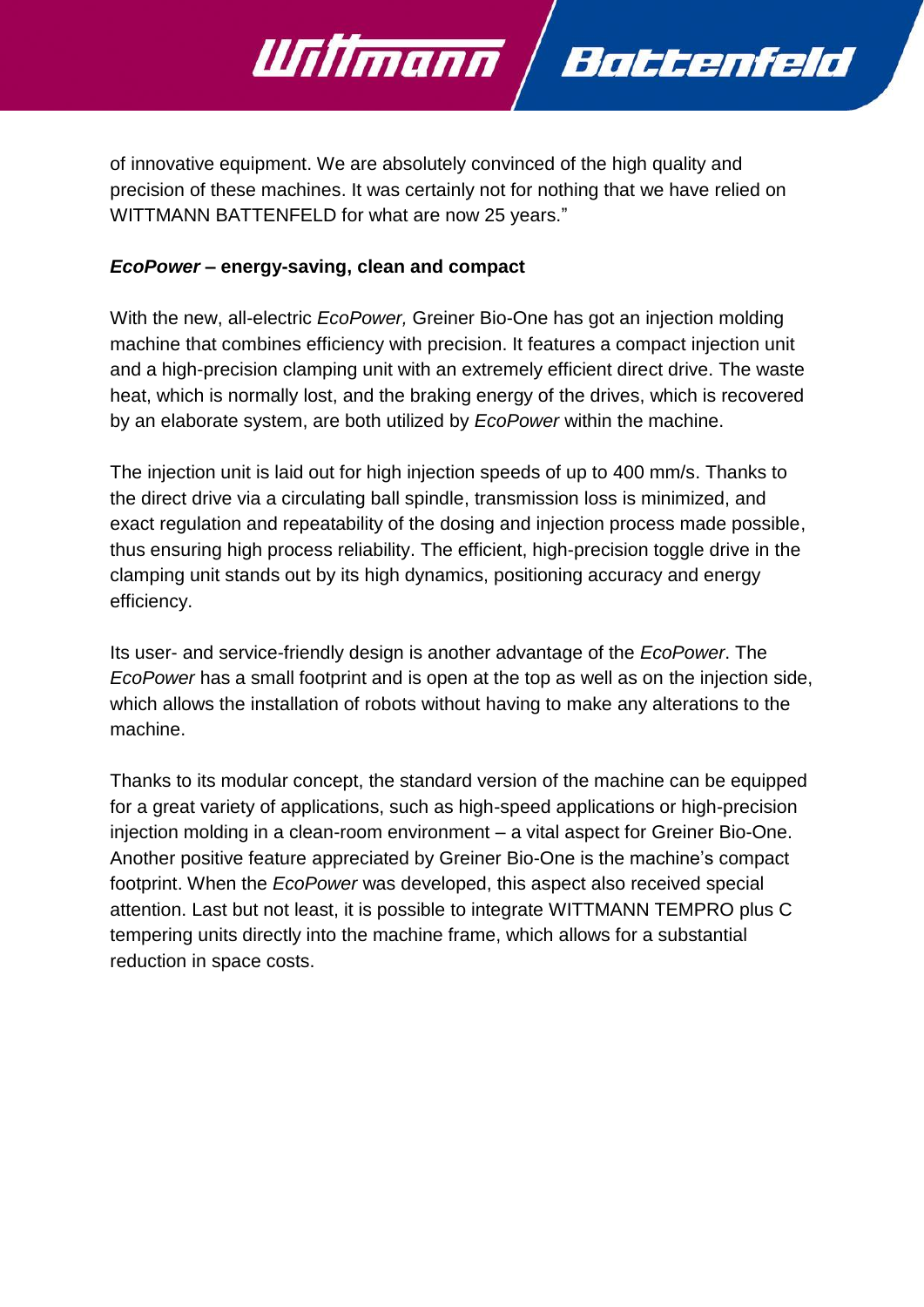



**Fig. 1:** The production plant of Greiner Bio-One in Kremsmünster is equipped with more than 60 injection molding machines



**Fig. 2:** Thomas Buchegger, Injection Molding Production Manager (on the left ) and Günther Pakanecz, Production Manager of Greiner Bio-One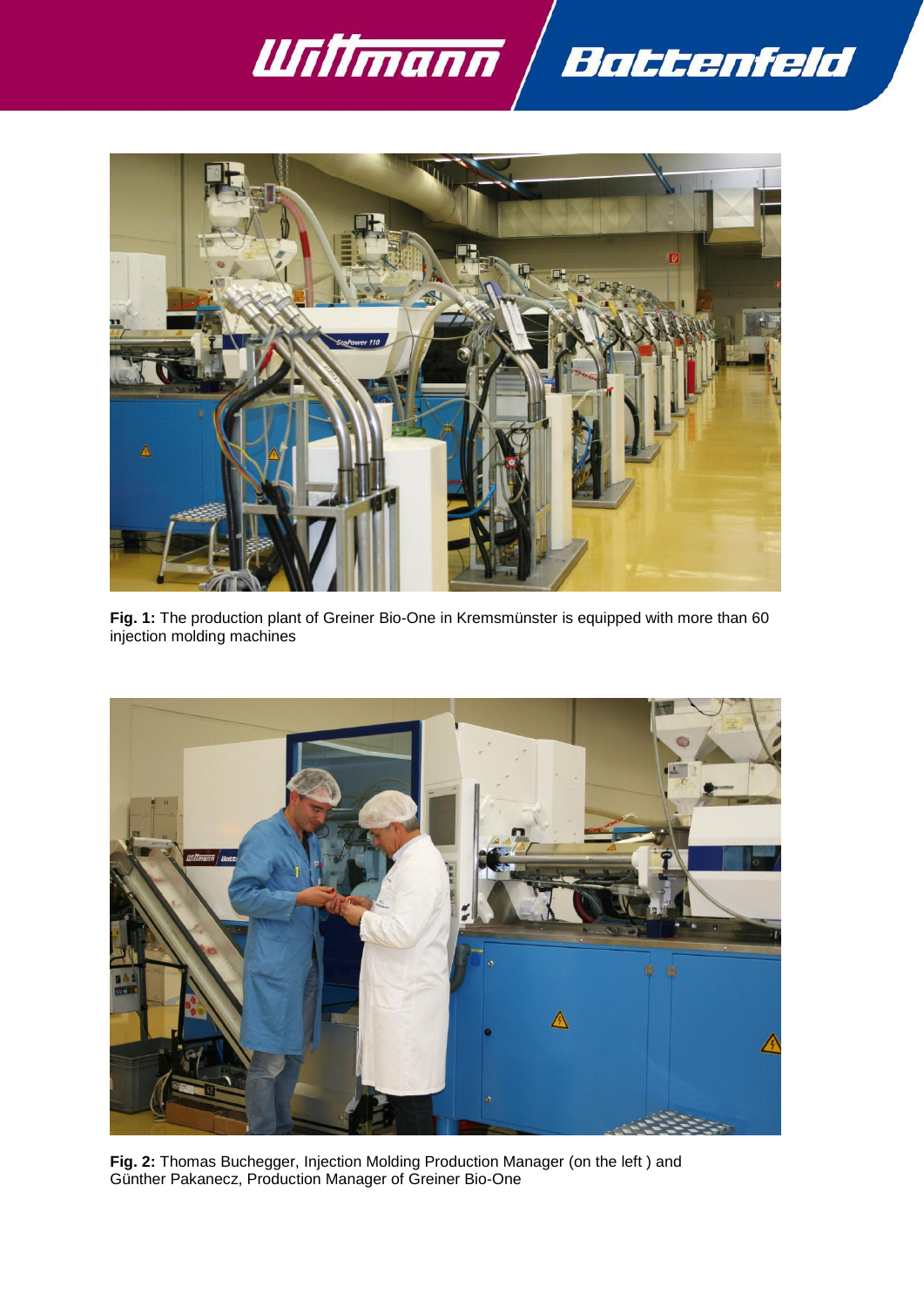



Fig. 3: VACUETTE<sup>®</sup> tubes for taking blood samples made by Greiner Bio-One



**Fig. 4:** The new *EcoPower* from WITTMANN BATTENFELD